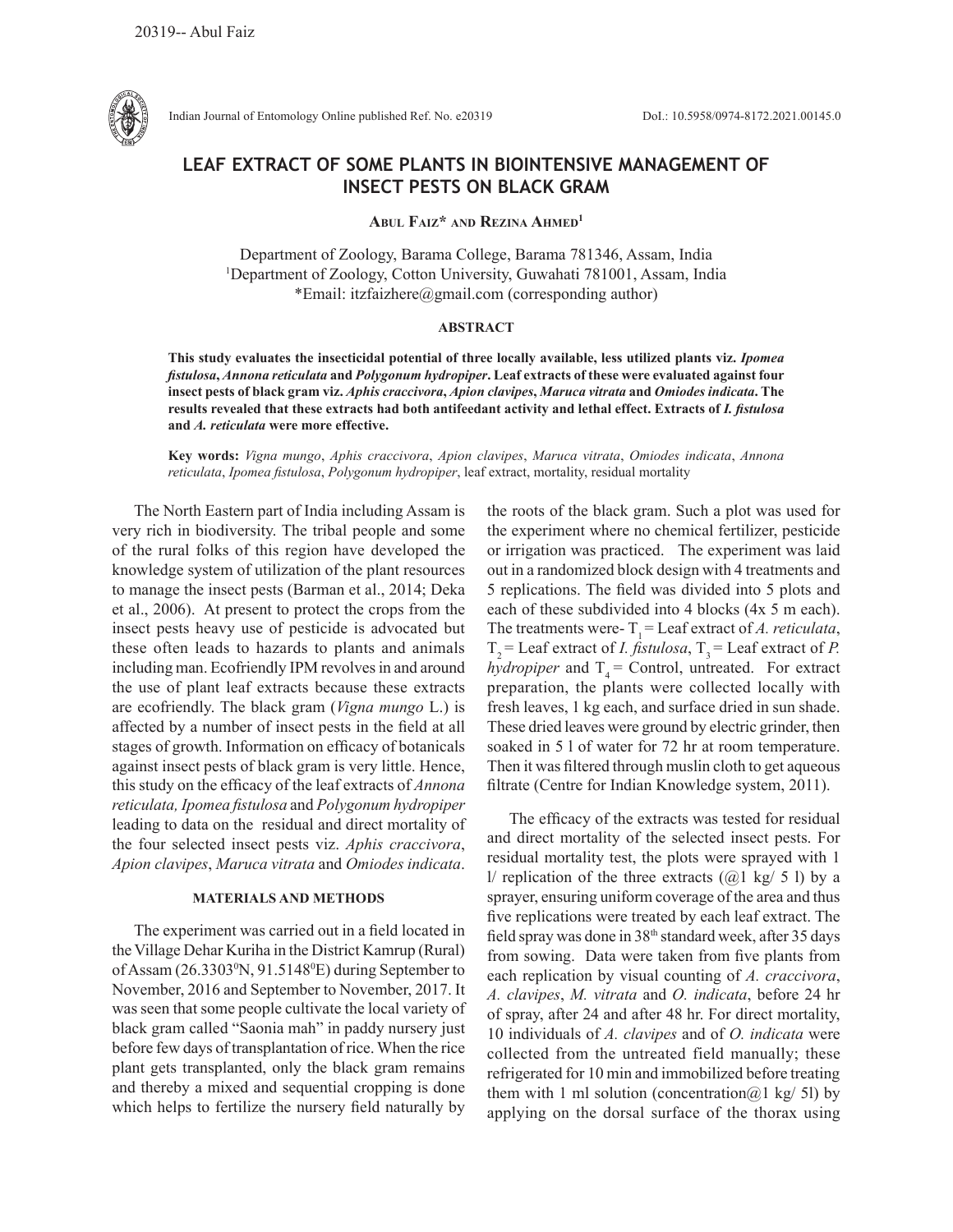capillary tube. Then the insects were transferred to 9 cm dia plastic container. The experiment was replicated five times and mortality observed after 24 and 48 hr of treatment. Insects were examined daily and those that do not move or respond to gentle touch were considered dead. The data obtained were statistically analyzed, and the mean reduction of the insect pests was calculated following Fowler et al. (1998). The data obtained for residual mortality and direct mortality were analyzed in SPSS, version 24, and mean values compared by ANOVA.

### **RESULTS AND DISCUSSION**

The mortality data shown in Table 1 reveals that extract of *A. reticulata* results in reducing *A. clavipes* by 75.51%, *A. craccivora* by 94.21%, *O. indicata* by 92.59% and *M. vitrata* by 81.25% and in a significant manner; these observations on *A. reticulata* agree with those of Rosaiah (2001) that it is highly effective against the aphids on bhendi. Ether extract of *A. reticulata*  leaf against cotton aphid *A. gossypii* at Tirupathi gave 88.81 to 90.06% reduction (Chitra et al., 1997). The phytochemical screening of *A. reticulata* leaves revealed the presence of alkaloids, tannins, steroids, terpenoids and coumarin (Rani, 2013); and these provide protection against insect attacks and plant diseases (Nithya et al., 2011). The leaf extract of *I. fistulosa* with *A. clavipes* led to 77.55% reduction and with *A. craccivora* by 95.04%, *O. indicata* by 88.89% and *M. vitrata* by 87.50%. The toxic effects of *I. fistulosa* are known (Gupta et al., 2010); it reduced the incidence of nematodes (Siddiqui et al. 1987), mosquitoes (Saxena and Sumithra, 1985) and bruchids (Pandey et al.1976). Pandey (2015) also studied on the mortality of *Helicoverpa armigera* larvae with leaf extract of *I. fistulosa*. The leaf extracts of *P. hydropiper* also led to such significant reductions from 62.50 to 77.78% with the four pests; and Ayaz et al. (2016) studied its chemical profiling and insecticidal properties.

After 48 hr the effect of *A. reticulata* on *A. clavipes* was 94.87% mortality and in *O. indicata* it was 97.14%, with *I. fistulosa* it was 94.87%, in *O. indicata* it was 97.14%; and with *P. hydropiper*, on *A. clavipes*, it was 64.10% and in *O.indicata* by 60.00% (Table 1); thus *A. reticulata* and *I. fistulosa* leaf extract resulted high in mortality in comparison to *P. hydropiper*. In a field experiment of Karkar, Korat and Dabhi (2014) observed

Table 1. Effect of leaf extracts on mortality of the selected insect pests

| Treatment          | Insect pests  | Before 24 hr    | After 24 hr     | After 48 hr     | F        | P     | Mean %    |
|--------------------|---------------|-----------------|-----------------|-----------------|----------|-------|-----------|
|                    |               |                 |                 |                 |          |       | reduction |
| Residual mortality |               |                 |                 |                 |          |       |           |
| $\mathbf{1}$       | A. clavipes   | $10.2 \pm 1.79$ | $3.6 \pm 1.4$   | $2.4 \pm 0.55$  | 55.125*  | 0.000 | 75.51     |
|                    | A. craccivora | $26 \pm 1.87$   | $7.2 \pm 0.84$  | $1.4 \pm 0.55$  | 551.244* | 0.000 | 94.21     |
| 1                  | $O.$ indicata | $6 \pm 1$       | $0.8 \pm 0.84$  | $0.4 \pm 0.55$  | 73.200*  | 0.000 | 92.59     |
| 1                  | M. vitrata    | $3.2 \pm 0.84$  | $1.4 \pm 0.55$  | $0.6 \pm 0.55$  | 20.462*  | 0.000 | 81.25     |
| 2                  | A. clavipes   | $11.2 \pm 1.3$  | $3.4 \pm 0.55$  | $2.2 \pm 0.84$  | 132.667* | 0.000 | 77.55     |
| $\overline{c}$     | A. craccivora | $21.8 \pm 3.27$ | $5.8 \pm 1.1$   | $1.2 \pm 0.45$  | 144.942* | 0.000 | 95.04     |
| $\overline{2}$     | O. indicata   | $7.2 \pm 0.84$  | $1.6 \pm 0.89$  | $0.6 \pm 0.55$  | 105.444* | 0.000 | 88.89     |
| $\overline{c}$     | M. vitrata    | $2.6 \pm 0.55$  | $0.6 \pm 0.55$  | $0.4 \pm 0.55$  | 24.667*  | 0.000 | 87.50     |
| 3                  | A. clavipes   | $9.4 \pm 1.14$  | $4.6 \pm 0.55$  | $3.2 \pm 0.84$  | 68.957*  | 0.000 | 67.35     |
| 3                  | A. craccivora | $21.2 \pm 2.59$ | $8.4 \pm 1.67$  | $6\pm 1$        | 95.390*  | 0.000 | 75.21     |
| 3                  | O. indicata   | $5.6 \pm 0.55$  | $1.6 \pm 0.89$  | $1.2 \pm 0.45$  | 68.308*  | 0.000 | 77.78     |
| 3                  | M vitrata     | $3.8 \pm 0.84$  | $1.6 \pm 0.55$  | $1.2 \pm 0.84$  | 17.294*  | 0.000 | 62.50     |
| 4                  | A. clavipes   | $9.2 \pm 1.3$   | $9.2 \pm 1.48$  | $9.8 \pm 0.84$  | 0.391    | 0.684 |           |
| 4                  | A. craccivora | $25.6 \pm 2.88$ | $24.8 \pm 1.92$ | $24.2 \pm 3.77$ | 0.282    | 0.759 | --        |
| 4                  | $O.$ indicata | $5.8 \pm 0.84$  | $5.6 \pm 1.14$  | $5.4 \pm 1.14$  | 0.182    | 0.836 |           |
| 4                  | M. vitrata    | $3 \pm 0.71$    | $2.8 \pm 1.3$   | $3.2 \pm 0.84$  | 0.207    | 0.816 | --        |
| Direct mortality   |               |                 |                 |                 |          |       |           |
| $\mathbf{1}$       | A. clavipes   | $10\pm 0$       | $2.6 \pm 1.14$  | $0.4 \pm 0.55$  | 237.125  | 0.000 | 94.87     |
| 1                  | O. indicata   | $10\pm 0$       | $1.4 \pm 0.55$  | $0.2 \pm 0.45$  | 857.200  | 0.000 | 97.14     |
| 2                  | A. clavipes   | $10\pm 0$       | $1.8 \pm 0.84$  | $0.4 \pm 0.55$  | 403.400  | 0.000 | 94.87     |
| $\overline{2}$     | O. indicata   | $10\pm 0$       | $1.4 \pm 0.55$  | $0.2 \pm 0.45$  | 857.200  | 0.000 | 97.14     |
| 3                  | A. clavipes   | $10\pm 0$       | $5\pm1$         | $2.8 \pm 0.84$  | 120.118  | 0.000 | 64.10     |
| 3                  | O. indicata   | $10\pm 0$       | $4.6 \pm 1.14$  | $2.8 \pm 0.84$  | 105.300  | 0.000 | 60.00     |
| 4                  | A. clavipes   | $10\pm 0$       | $8.6 \pm 0.55$  | $7.8 \pm 0.84$  | 18.600   | 0.000 |           |
| 4                  | O. indicata   | $10\pm 0$       | $8.2 \pm 0.84$  | $7\pm1$         | 20.118   | 0.000 | $-$       |